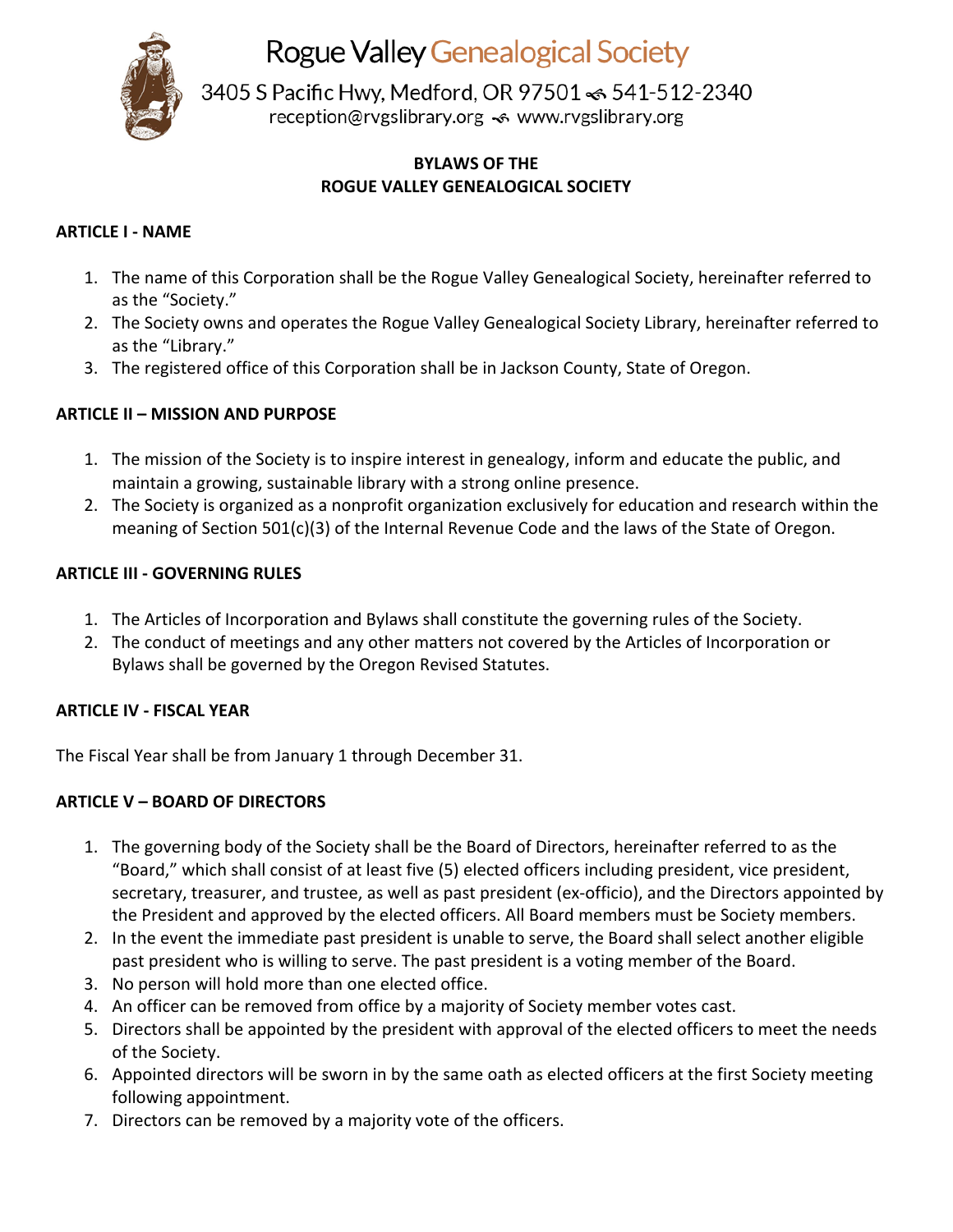- 8. All elected and appointed positions shall be for a one (1) year term. Re-nomination and re-election are required to serve additional elected terms. Appointed positions may be reappointed and confirmed for additional one-year terms with no limit on the number of terms.
- 9. The term of office for all positions is January 1 through December 31.
- 10. A Board position shall be declared vacant when the Board member has been absent for three (3) consecutive meetings of the Board without adequate reason, and/or has consistently neglected the duties of the position. Each case shall be determined by consensus of the Board.
- 11. In the event an officer is temporarily unable to serve in their elected position or resigns prior to the end of the term, the president, with the approval of the Board, may appoint an interim officer to fill the position.
- 12. The secretary shall ensure that the Society maintains a current formal record of the names, contact information, and status of Board members. The contact information of Board members must be in the form of a street address, mailing address, or electronic address at which the Board member elects to receive notices and other messages from the Society.
- 13. Board position descriptions will be maintained by the Society.
- 14. The Board shall set Society and Library policies and shall control and manage the affairs and funds of the Society.
- 15. The Board shall meet prior to each regular or special meeting of the Society membership.
- 16. Any action which may be taken at any annual, regular, or special meeting of the Board may be taken by email without a meeting if:
	- a. the Society has a list of all Board members' email addresses.
	- b. the Society records a copy of the announcement and tally of the votes in the Board minutes.
	- c. The announcement shall be sent to each Board member at the email address recorded in the Society records and shall include:
		- i. a description of the action to be taken;
		- ii. a deadline to respond with a vote which may not be less than forty-eight (48) hours;
		- iii. a statement that a Board member may change their vote any time prior to the deadline; and
		- iv. an effective date if the action is intended to be effective at a date which is later than the deadline date.
	- d. Each Board member has only one vote and may not vote by proxy.
	- e. The affirmative vote of a simple majority of all Board members is an act of the Board if the action is taken pursuant to this section, unless a greater number of affirmative votes for the proposed action is required by law, the Articles of Incorporation, or these Bylaws.
- 17. The Board shall request preparation of an annual budget for the next fiscal year, and when approved, submit it to the membership for approval by the last Society meeting of the fiscal year.
- 18. The Board shall annually appoint an internal Financial Review Committee, composed of non-board members.
- 19. Board members shall:
	- a. understand and support the mission of the Society.
	- b. read and sign the Conflict of Interest Policy annually.
	- c. adhere to all Society policies.
	- d. base working relationships on equity and mutual respect.
	- e. adhere to professional standards of conduct when representing the Society.
	- f. promote the good of the Society rather than individual financial gain or personal interest.
	- g. have the right to inspect all Society records.
	- h. stay current and participate in board correspondence.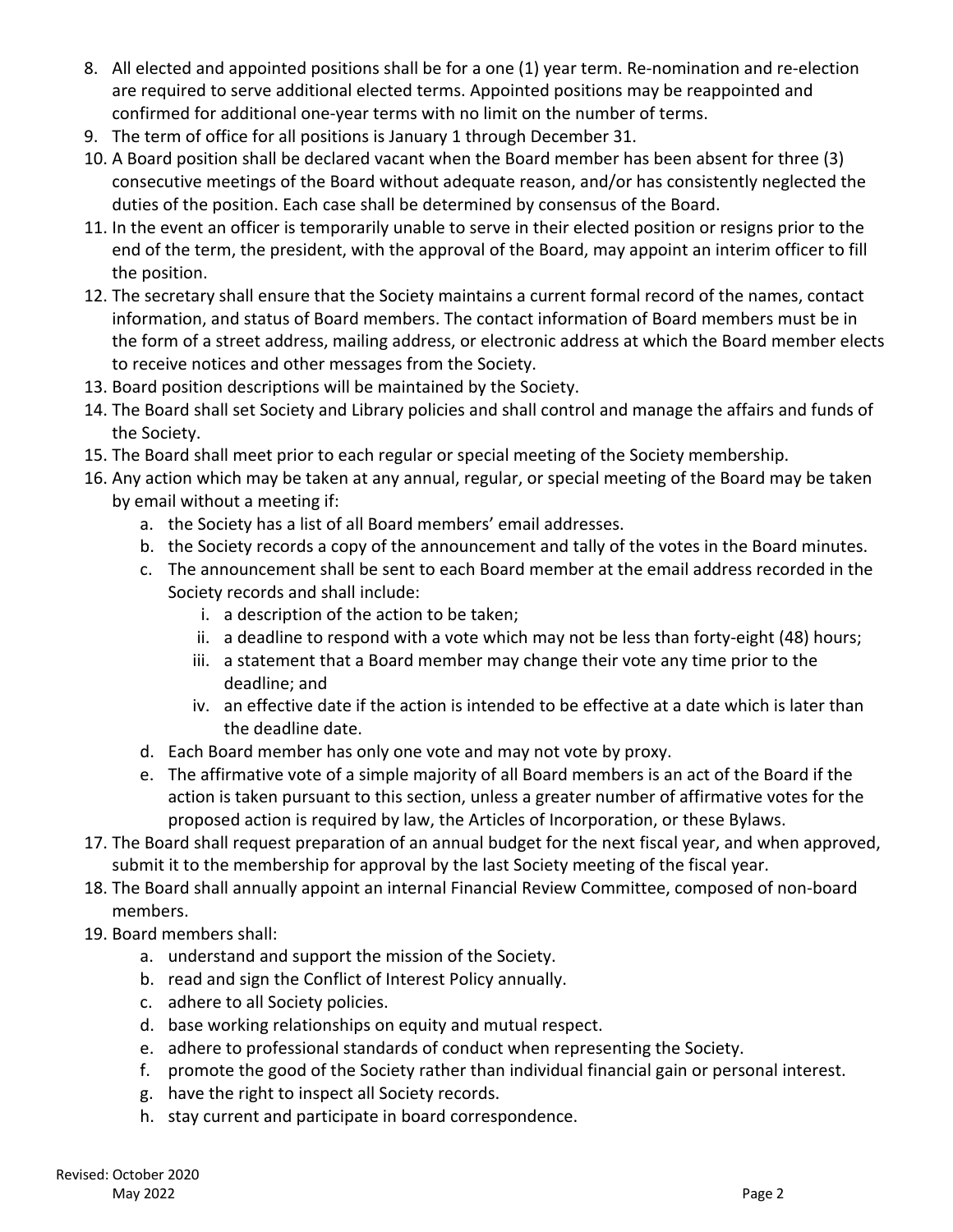#### **ARTICLE VI - MEMBERSHIP AND DUES**

- 1. Any person who supports the purposes of the Society may become a voting member by completing an application and paying the prescribed dues.
- 2. Members have the right to:
	- a. vote on any action that would reduce or eliminate the member's right to vote.
	- b. inspect and copy the Society's records as provided in ORS 65.774.
	- c. vote on dissolution of the Society.
	- d. elect officers.
- 3. A vote of the membership may be conducted (1) in a meeting; (2) by unanimous consent resolution; (3) by email voting; (4) by ballot per ORS 65.222.
- 4. Membership is automatically terminated for failure to pay dues.
- 5. Membership may be suspended or terminated by a majority vote of the Board following a fair and reasonable removal process that:
	- a. gives the member written notice of not less than 15 days before suspension or termination.
	- b. provides an opportunity not less than 5 days before the effective date of suspension or termination for the member to be heard, orally or in writing by the Board as provided for in ORS 65.034.
- 6. Life and Life Benefactor Membership
	- a. A Life or Life Benefactor Membership shall be a one-time payment to the Society to provide long-term financial stability to the organization through the endowment fund or other fund(s) as stipulated by the donor.
	- b. Life and Life Benefactor Memberships shall be available to an individual of any age. The payment is non-refundable and non-transferable.
- 7. Annual dues and Life Memberships shall be set by the Board and approved by a vote of the membership.
- 8. The membership director shall ensure that the Society maintains a current formal record of the names, contact information, and status of members including membership dates, street address, mailing address, or electronic address at which the member elects to receive notices and other messages from the Society.

### **ARTICLE VII – POLICIES**

- 1. The Society shall be nonprofit, nonpolitical, and nonsectarian.
- 2. The Society shall not discriminate in any of its policies or practices.
- 3. The properties and assets of the Society are irrevocably dedicated to education and research.
- 4. Society property, time, supplies, and/or equipment shall not be used for anything other than Board sanctioned Society business and/or activities.
- 5. No part of the net earnings, properties, assets, or activities of the Society shall accrue to the benefit of any private person or individual, of any member, or Board member of the Society, including a person related to or business associate of a Board member.
- 6. No individual may use a position in the Society for personal gain or to benefit another at the expense of the Society, its mission, its reputation, or the community it serves.
- 7. Ownership of any Board sanctioned project and any associated royalties and/or Copyrights rests solely with the Society.
- 8. The Society shall always act to preserve the physical and intellectual integrity of its library collection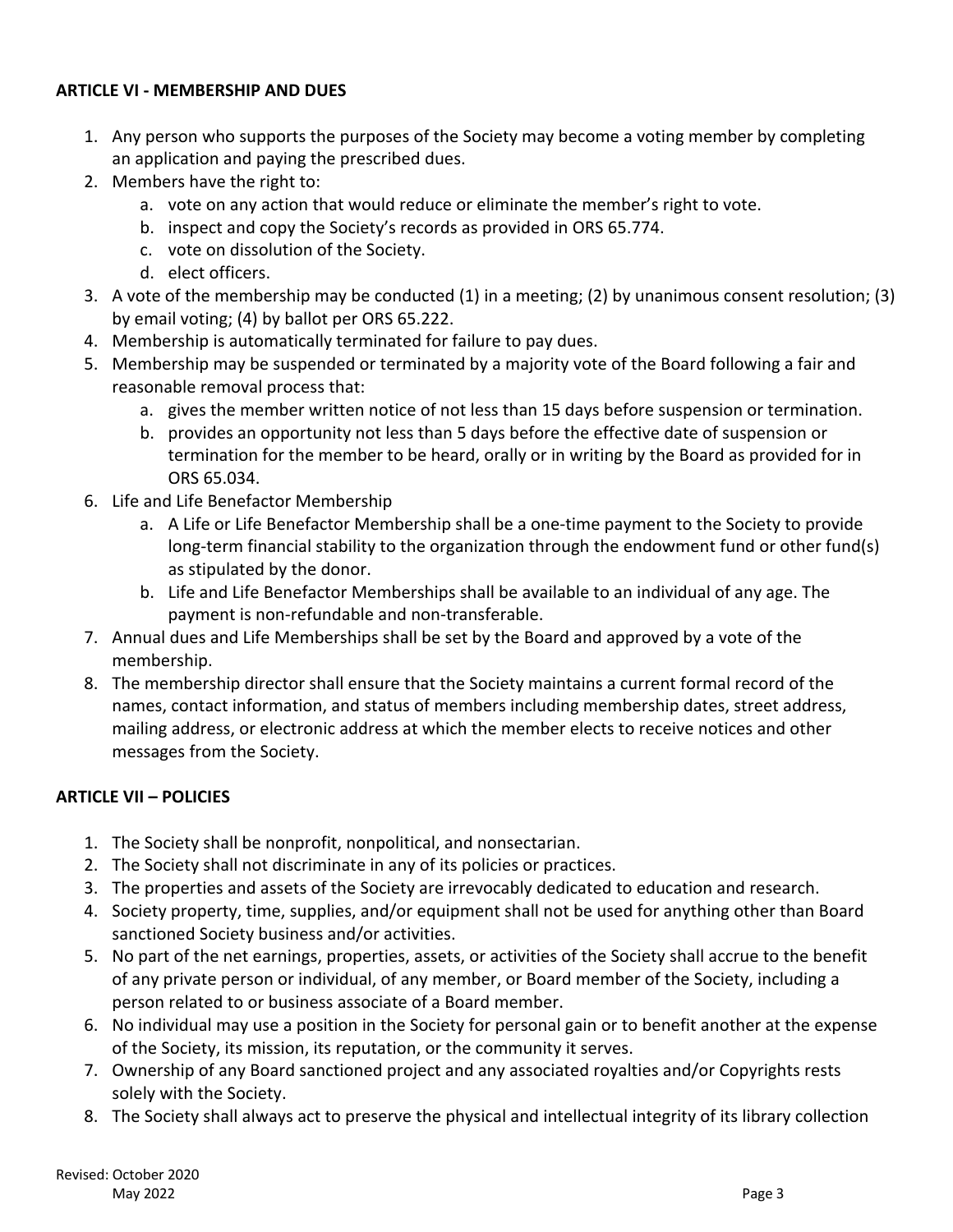which is:

- a. open and available for research by the public during business hours.
- b. accessioned in permanent Society files following standard cataloging procedures.
- c. maintained through replacement and disposal consistent with Society purposes and goals.
- d. protected by security and fire alarm systems and insurance.

### 9. Dissolution of the Society:

- a. Dissolution of the Society is determined by a vote of the membership. The membership shall be kept notified of the proceedings until final disposition of assets.
- b. The incumbent elected officers at the time of dissolution shall remain seated until the dissolution is completed, or an agent is named to act on the Society's behalf to complete the dissolution.
- c. Copies of itemized asset lists, compiled at the direction of the officers, shall be made available to each member of the Board, and another copy will stay with the assets.
- d. The Board shall dispose of all the liabilities of the Society.
- e. The Board, within one (1) year of dissolution, shall donate the assets of the Society, including all acquisitions, to an organization within Jackson County whose mission is similar to the Society's as stated in Article II and said organization qualifies at the time as an exempt organization under Section 501(c)(3) of the Internal Revenue Code. If, after the first year following dissolution, the officers are unable to find an organization organized under Section 501(c)(3) of the Internal Revenue Code within Jackson County, then the officers shall seek out an organization within Oregon that will accept the Society's assets.

## **ARTICLE VIII – MEETINGS**

- 1. The Society membership shall meet no less than twice a year. A quorum for any regular or special meeting of the Society shall consist of 15 members in attendance including not less than three (3) members of the Board. For this purpose, members include all honorary members and all individual members whose dues are paid to date.
- 2. Regular Board meetings shall be held monthly. A quorum of Board members is required to conduct business. A quorum is a majority of the members of the Board.
- 3. The time and location of Society and Board meetings shall be determined by the Board and prior notification provided to the membership at least seven (7) days prior to the meeting. Any changes shall be announced, posted, and published at least seven (7) days prior to any meeting except in the case of emergencies.
- 4. Special Board or Society meetings may be called by the president, the Board, or by request of members.
	- a. Members requesting a special meeting shall submit a written request to the Board signed by ten (10) members stating the purpose of the meeting.
	- b. Notification of special meetings shall be posted and published as outlined in Article VIII, Section 3.

# **ARTICLE IX – NOMINATIONS AND ELECTIONS**

1. The Nominating Committee shall consist of three (3) members recommended by the president and approved by the Board no later than the September Board meeting. Members of the Board are excluded from participation on this committee. The Nominating Committee will elect one (1) of its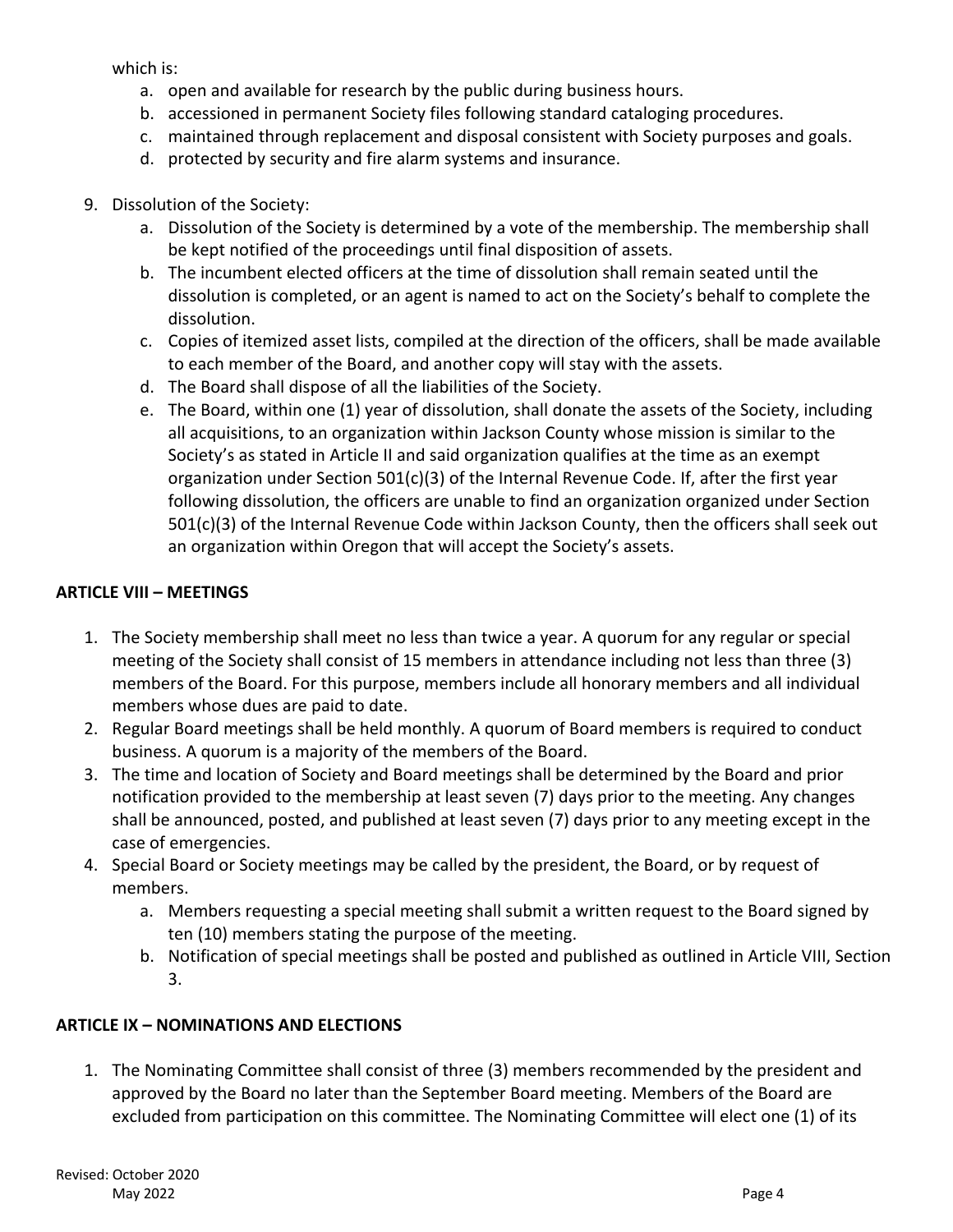members as chair.

- 2. The Nominating Committee will select at least one (1) willing nominee for each office and report recommendations to the President and to the membership at a Society meeting.
- 3. Following the report of the Committee, nominations from the floor will be accepted at two consecutive Society meetings.
- 4. Officers will be elected at a Society meeting no later than December by a majority of member votes cast.
- 5. Election will be by written ballot unless there is only one (1) candidate for each office, in which case, the president may request the secretary to cast a verbal consent resolution.
- 6. Proxy voting is not allowed.

# **ARTICLE X - LIBRARY MANAGEMENT**

- 1. The Society maintains an education & research library under the supervision of the Board.
- 2. The Rogue Valley Genealogical Society Library collection shall be catalogued, inventoried annually, and shall be accessible to both members and non-members for educational and genealogical research purposes.
- 3. The Board shall provide for the management of theLibrary and may either hire a library manager or appoint a volunteer director to oversee the daily operation of the Library and the preservation of the collection.

# **ARTICLE XI – MEMBERSHIP PUBLICATIONS**

- 1. The Society will publish an electronic bulletin, *The Rogue Digger*, when material is available. It will be devoted primarily to informative articles containing genealogical research, historical data, and/or resource materials.
- 2. The Society will publish a monthly electronic newsletter. The main purpose of the newsletter is to keep members and other interested persons fully informed of Society and Library activities.

# **ARTICLE XII – COORDINATORS & EDITORS**

Coordinators and editors are appointed by the president with approval of the Board to meet the needs of the Society and shall serve one-year terms with no limit on the number of terms. Duties are detailed and maintained by the society. All coordinators shall submit written reports, as necessary.

### **ARTICLE XIII - COMMITTEES**

- 1. The Board has the authority to establish all Society committees.
- 2. Committees established by the Board are considered to be non-board level committees and as such do not have the authority to authorize expenditures outside the budget, adopt budgets, set policy, or establish new programs.
- 3. Any member may be a member of a committee, whether or not that person is on the Board.
- 4. The Financial Review Committee shall examine the accounts of the treasurer annually and report findings and recommendations to the Board.
- 5. The Budget Committee will prepare an annual budget for submission and approval by the Board and the general membership.
- 6. The Nominating Committee shall select from the membership at least one (1) candidate for each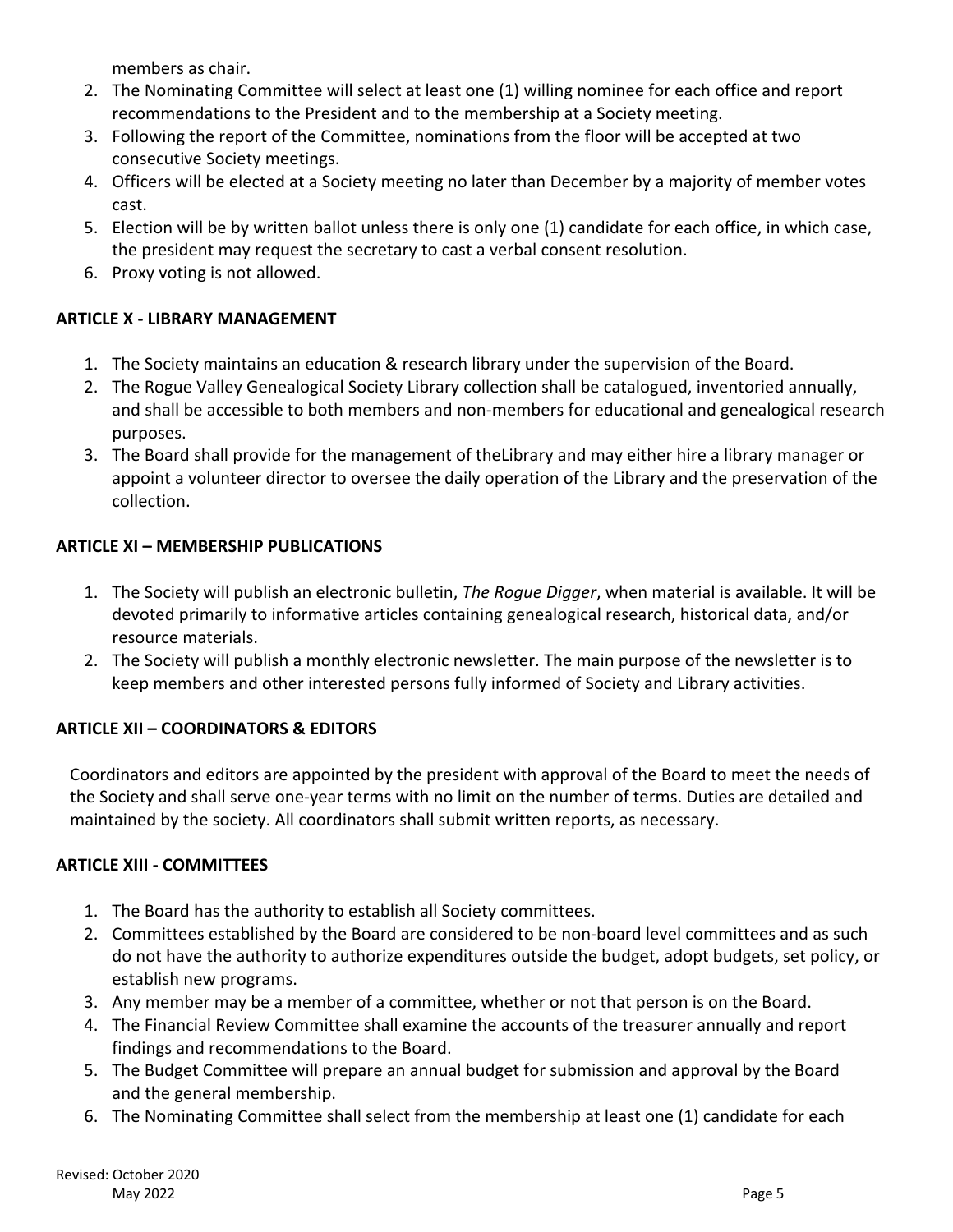elective office. See Article IX - Nominations and Elections.

- 7. The Book Committee shall be responsible for the library collection including coordinating the annual inventory, reviewing all donated materials, purchasing appropriate materials, and weeding the existing collection.
- 8. The Quilt Committee preserves and displays the Society's quilt collection and provides educational programs that focus on the relevance of quilts and other heirlooms to family history and genealogy.
- 9. The Education Committee is responsible for coordinating educational activities of the Society.

# **ARTICLE XIV - INTEREST GROUPS**

- 1. Members with mutual interests may request authorization from the Board to form an interest group. Such groups may meet at the Library, subject to availability, and may publicize its meetings within the Society.
- 2. Interest groups may not use funds of the Society for their operation.

# **ARTICLE XV – ENDOWMENT FUND**

- 1. The Society established an endowment fund in May 2007 for the purpose of future Society sustainability.
- 2. The Fund is administered by the Oregon Community Foundation under the terms of the Fund Agreement dated April 5, 2010. The terms of the agreement supersede any or all RVGS policies and these Bylaws.
- 3. The treasurer shall accept and receive legacies and endowment gifts made to the Society, crediting them to the established endowment fund or to a fund specified by the donor. Endowment gifts shall include memorial gifts and other gifts which designate the endowment fund as the recipient. Gifts for which no designation has been made by the donor, may be credited to the endowment fund at the discretion of the Board. Additions may also be made to the endowment fund from operating funds or special projects by action of the Board.
- 4. Once funds are added to the Endowment Fund, no principal or interest shall be withdrawn except in the case of extreme financial emergency and at least a three-fourths vote of the Board.

# **ARTICLE XVI – AMENDMENTS**

- 1. These Bylaws may be amended or revised by a two-thirds (2/3) vote of the members at any Society meeting at which a quorum is present or by ballot as outlined in ORS 65.222.
- 2. All proposed amendment(s) to or a revision of these Bylaws must be submitted in writing to the Board and shall provide the wording of the entire paragraph(s) in which the change is requested.
- 3. After the Board approves the proposed amendment(s) or revision, the Board secretary or designee shall submit copies of the approved revision or amendment(s) to the membership at its next meeting and post the proposed changes for 1 (one) month. Members shall have 1 (one) month to submit in writing any objections, which will require further action by the Board.
- 4. After completion of the required notice, provided no written member objections have been presented, voting on the proposed revision or amendment(s) shall be at the next meeting of the Society.
- 5. The date of the most recent revision of these Bylaws will appear at the bottom of each page.

As required by these documents, this revision was posted and presented to the Society membership for